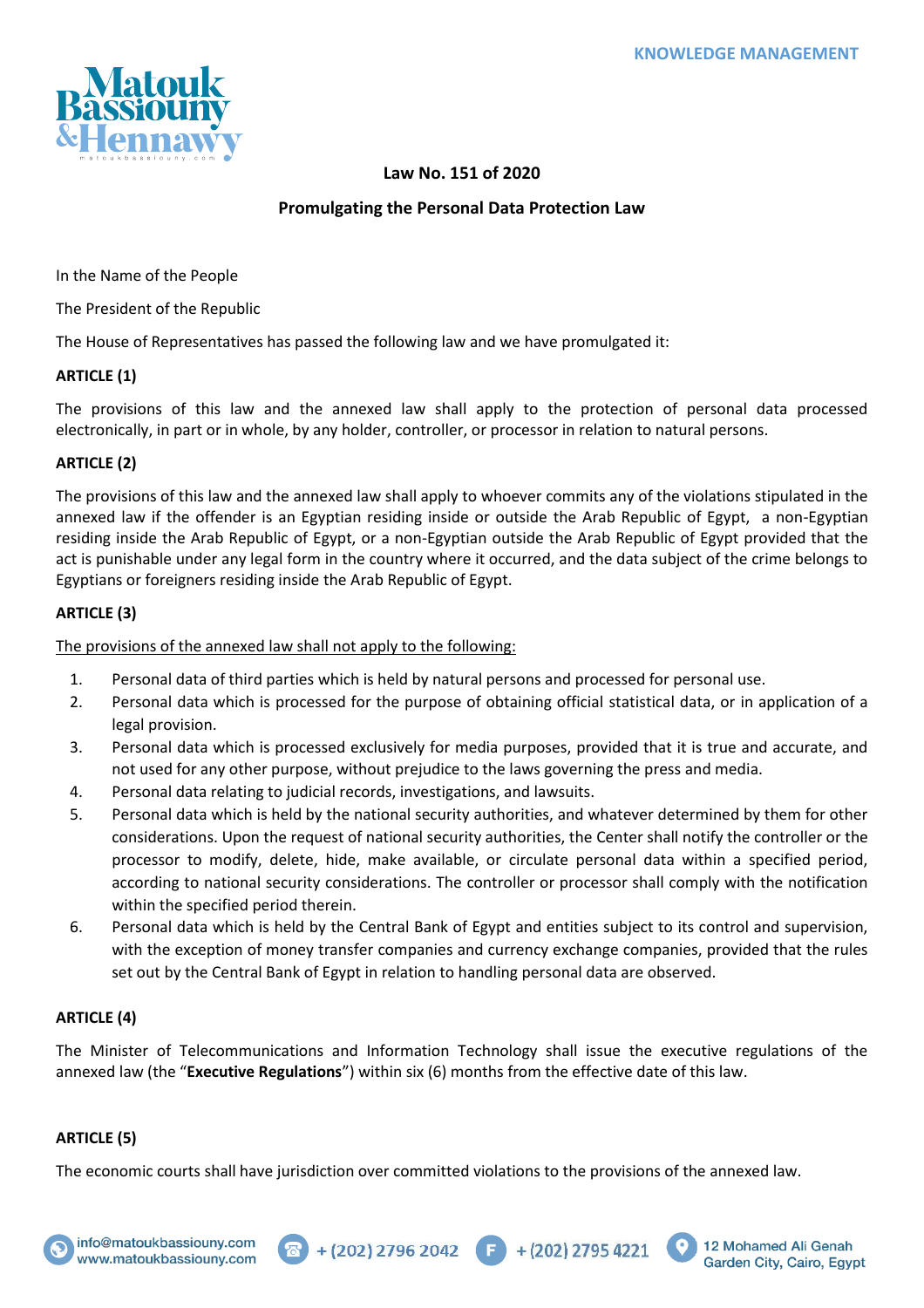

## **ARTICLE (6)**

The addressees by the provision of this law shall reconcile their positions and comply with the provisions of the annexed law and the Executive Regulations within one (1) year from the date of issuance of the Executive Regulations.

### **ARTICLE (7)**

This law shall be published in the Official Gazette and shall come into force after three (3) months from the following day of its publication.

This law shall be stamped with the seal of the State and be enforced as one of its laws.

Issued at the Presidency on July 13, 2020.

Abdel-Fatah El-Sisi







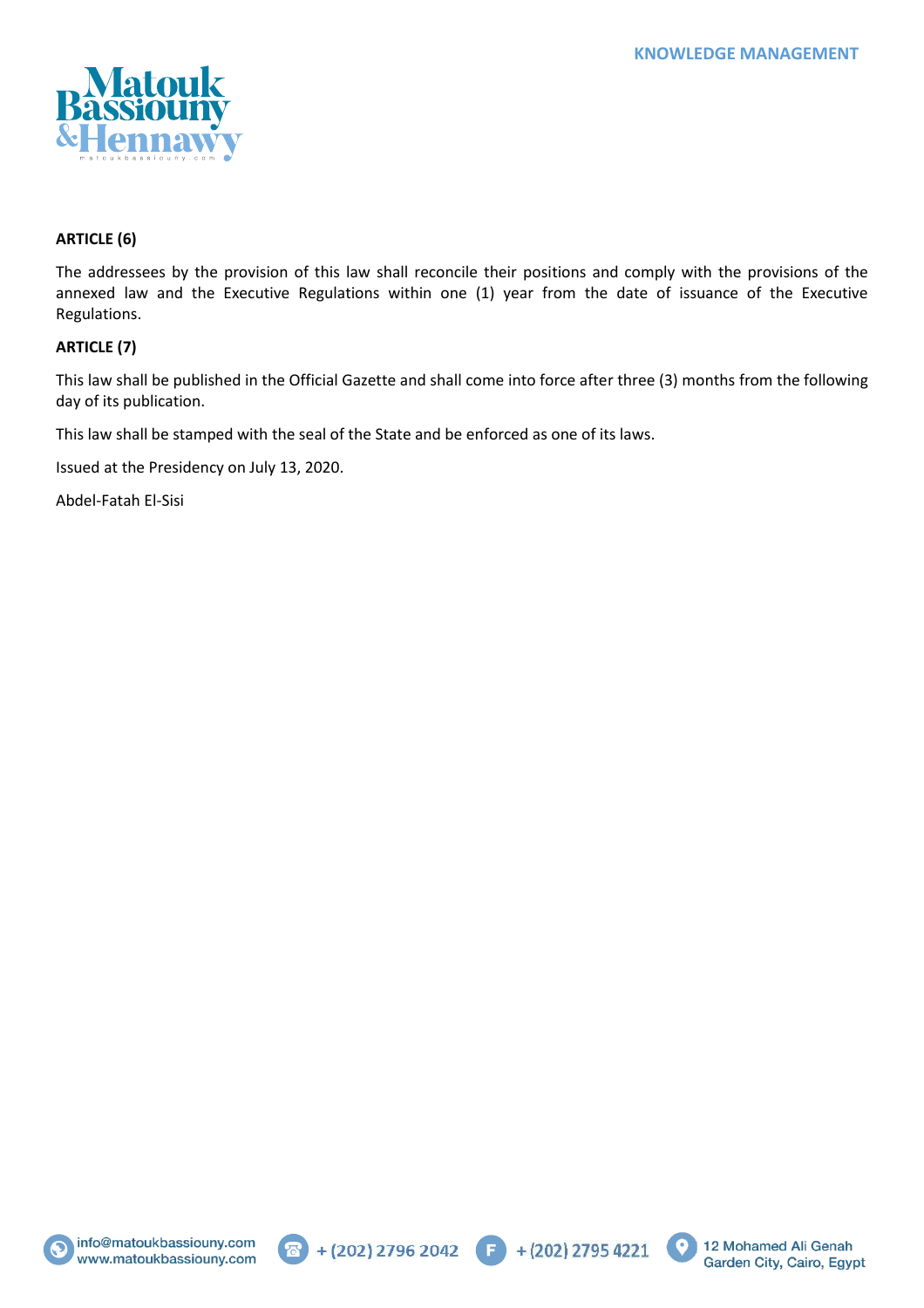

## **Personal Data Protection Law**

### **CHAPTER ONE**

### **Definitions**

## **ARTICLE (1)**

In the application of the provisions of this Personal Data Protection Law ("**Law**"), the following terms shall have the meaning ascribed to them:

**"Personal Data":** shall mean any data relating to an identified natural person, or one who can be identified directly or indirectly by way of linking such personal data and other data such as name, voice, picture, identification number, online identifier, or any data which determines the psychological, medical, economic, cultural or social identity of a natural person.

**"Processing":** shall mean any electronic or technological operation to write, collect, record, save, store, merge, display, send, receive, circulate, publish, erase, change, edit, retrieve, or analyze personal data using any electronic or technological medium whether partially or wholly.

**"Sensitive Personal Data":** shall mean data which discloses psychological, mental, or physical health, or genetic, biometric or financial data, religious beliefs, political views, or criminal records. In all cases, data relating to children is considered to be sensitive personal data.

**"Data Subject":** shall mean any natural person to whom electronically processed personal data is attributed which identifies him/her legally or factually and enable his/her identification from any other person.

**"Holder":** shall mean any natural or juristic person, legally or factually, holds and retains personal data in any manner, or by any means of storage, regardless of whether that person initially created such personal data or was transferred to such person by any means.

**"Controller":** shall mean any natural or juristic person who has - by virtue of the nature of their activities - the right to obtain Personal Data and to specify the method and criteria of retaining, Processing or controlling such data according to a specific purpose or to their activities.

**"Processor":** shall mean any concerned natural or juristic person, by virtue of the nature of its work, to process Personal Data for its own benefit or on behalf of the Controller as agreed with and instructed by the Controller.

**"Disclosing Personal Data":** shall mean any means which make Personal Data known to others such as by way of viewing, circulating, publishing, transferring, using, displaying, sending, receiving, or disclosing Personal Data.

**"Data Security":** shall mean technological and organizational procedures and operations the purpose of which is to protect the privacy, secrecy, safety, unity, and completeness of Personal Data.

**"Personal Data Infringement":** shall mean any unauthorized or illegal access to Personal Data, or any other illegitimate operation to reproduce, send, distribute, exchange, transfer, or circulate which aims to expose or disclose such Personal Data, or damage or edit the same while being stored, transferred or processed.

**"Cross-Border Personal Data Transfer":** shall mean to transfer, make available, record, store, circulate, publish, use, display, send, receive, retrieve or process Personal Data from inside the Arab Republic of Egypt to outside or vice versa.

**"Electronic Marketing":** shall mean sending any message, statement, or advertisement or marketing content, via any technological means, which aims, directly or indirectly, to promote goods, services or commercial, political, social, or charitable petitions or requests, addressed to specific persons.

**"National Security Authorities":** shall mean the Presidency, Ministry of Defense, Ministry of Interior, the General Intelligence Directorate, and the Administrative Control Authority.



info@matoukbassiouny.com www.matoukbassiouny.com





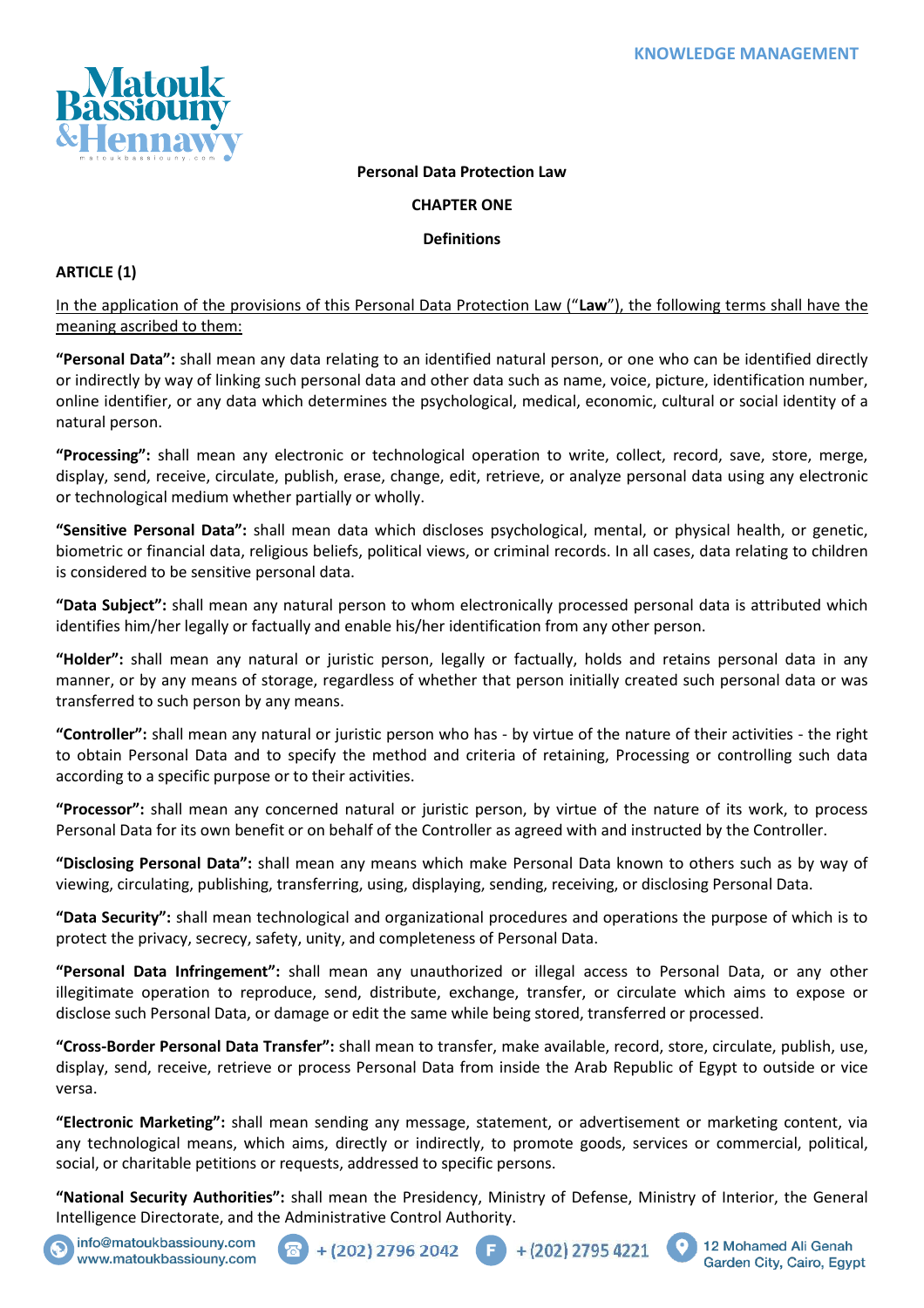

**"Center":** shall mean the Personal Data Protection Center.

**"License":** shall mean an official document issued by the Center to the juristic person whereby it is granted the right to practice the activity of collecting, storing, transferring, or Processing electronic Personal Data or to undertake Electronic Marketing activities, or all the aforementioned activities and dealing with them in any way. Said document determines the obligations of the licensee in accordance with the rules, conditions, procedures, and technical criteria set out in the Executive Regulations of this Law, and shall be issued for a period of three (3) years, which is renewable for other periods.

**"Permit":** shall mean an official document issued by the Center to the natural or juristic person whereby it is granted the right to practice the activity of collecting, storing, transferring or Processing electronic Personal Data or to undertake Electronic Marketing activities, or all the aforementioned activities and dealing with them in any way, or to carry out certain task(s). Said document determines the obligations of the permit holder in accordance with the rules, conditions, procedures, and technical criteria set out in the Executive Regulations, and shall be issued for a temporary period not exceeding one (1) year, which may be renewed for more than one period.

**"Certification":** shall mean a certificate issued from the Center indicating that the natural or juristic person has satisfied all technical, legal, and organizational requirements set out in the Executive Regulations of this Law, whereby it is qualified to provide consultancy services in the field of Personal Data Protection.

**"Competent Minister":** shall mean the Minister of Telecommunications and Information Technology.







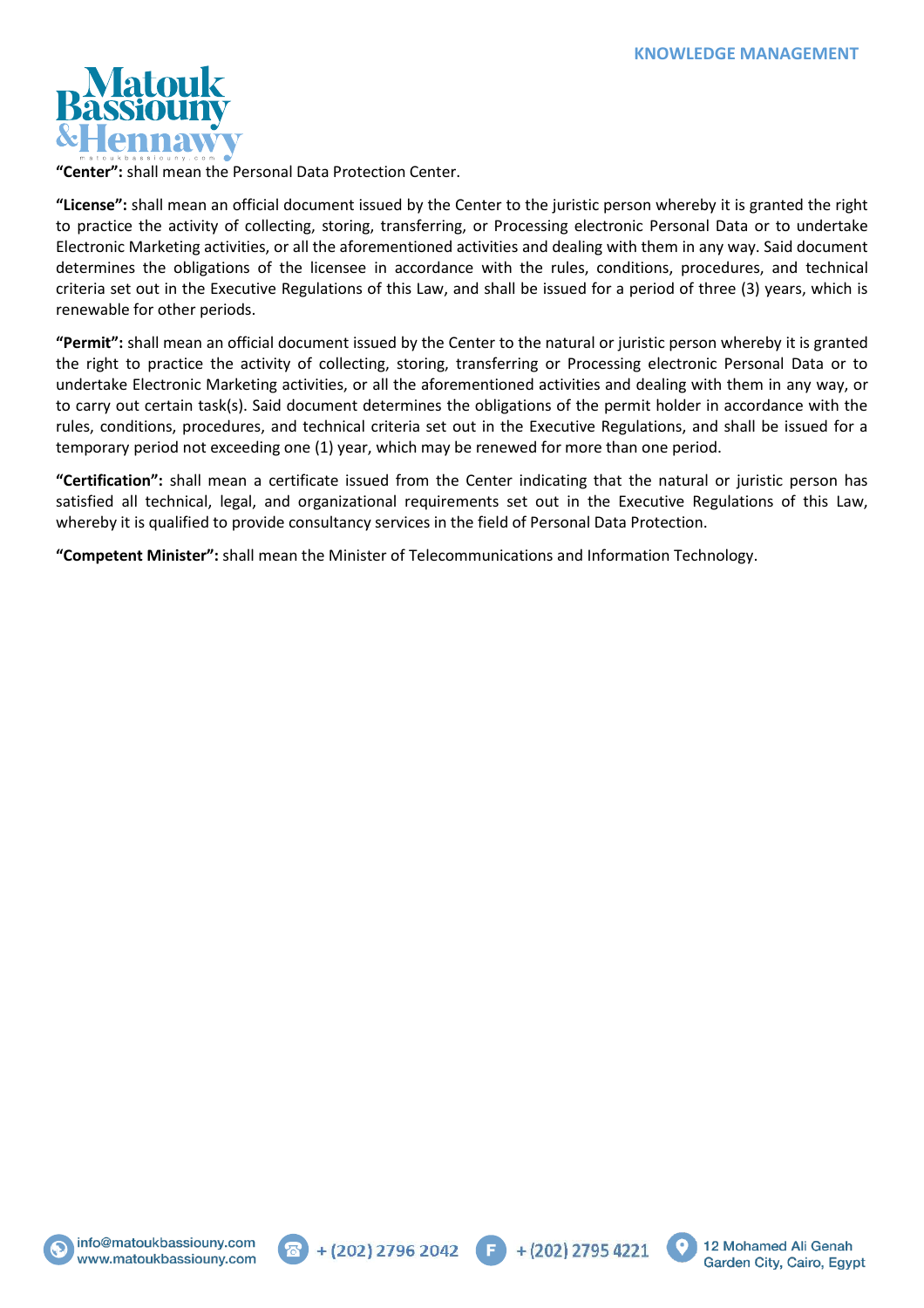

## **CHAPTER TWO**

## **Rights of the Data Subject and the Conditions for Data Collection and Processing**

## **ARTICLE (2)**

Personal Data may not be collected, Processed, disclosed, or revealed by any means except with the explicit consent of the Data Subject or where otherwise permitted by law.

## The Data Subject shall have the following rights:

- 1. to know, review and access/ obtain his/her own Personal Data, which is in possession of any Holder, Controller or Processor;
- 2. to withdraw the prior consent concerning the retention or Processing of his/her Personal Data;
- 3. to correct, edit, delete, add or update his/her Personal Data;
- 4. to limit the Processing to a specified purpose;
- 5. to be notified with any infringement to his/her Personal Data; and
- 6. to object to the Processing of Personal Data or its results whenever the same contradicts the Data Subject's fundamental rights and freedom.

With exception to item (5) of the above paragraph, the Data Subject shall pay the consideration for the service provided to him/her by the Controller or the Processor with respect to his/her exercise of said rights. The Center shall issue decisions to determine such consideration which shall not exceed EGP 20,000 (twenty thousand Egyptian pounds).

## **ARTICLE (3)**

In order to be able to collect, process, and retain Personal Data, the following conditions must be satisfied:

- 1. Personal Data shall be collected for legitimate, specific, and transparent purposes to the Data Subject.
- 2. Personal Data shall be correct, valid, and secured.
- 3. Personal Data shall be processed in a legitimate manner and in compliance with the purposes for which it is being collected.
- 4. Personal Data shall not be retained for a period longer than that is necessary for the fulfilment of the purpose thereof.

The Executive Regulations of this Law shall specify the policies, procedures, regulations, and standard criteria for collecting, Processing, storing, and securing of such data.

## **CHAPTER THREE**

## **Obligations of the Controller and the Processor**

### **First: Controller Obligations**

## **ARTICLE (4)**

# Without prejudice to Article (12) of this Law, the Controller shall:

- 1. obtain or receive the Personal Data from the Holder or the competent entities which provide such data, as the case maybe, after obtaining the Data Subject's consent or where otherwise permitted by law;
- 2. ensure the validity, conformity and sufficiency of the Personal Data with the purpose of its collection;
- 3. set the method, manner, and standards for Processing pursuant to the designated purpose, unless the Processor has been delegated in this respect by virtue of a written agreement;









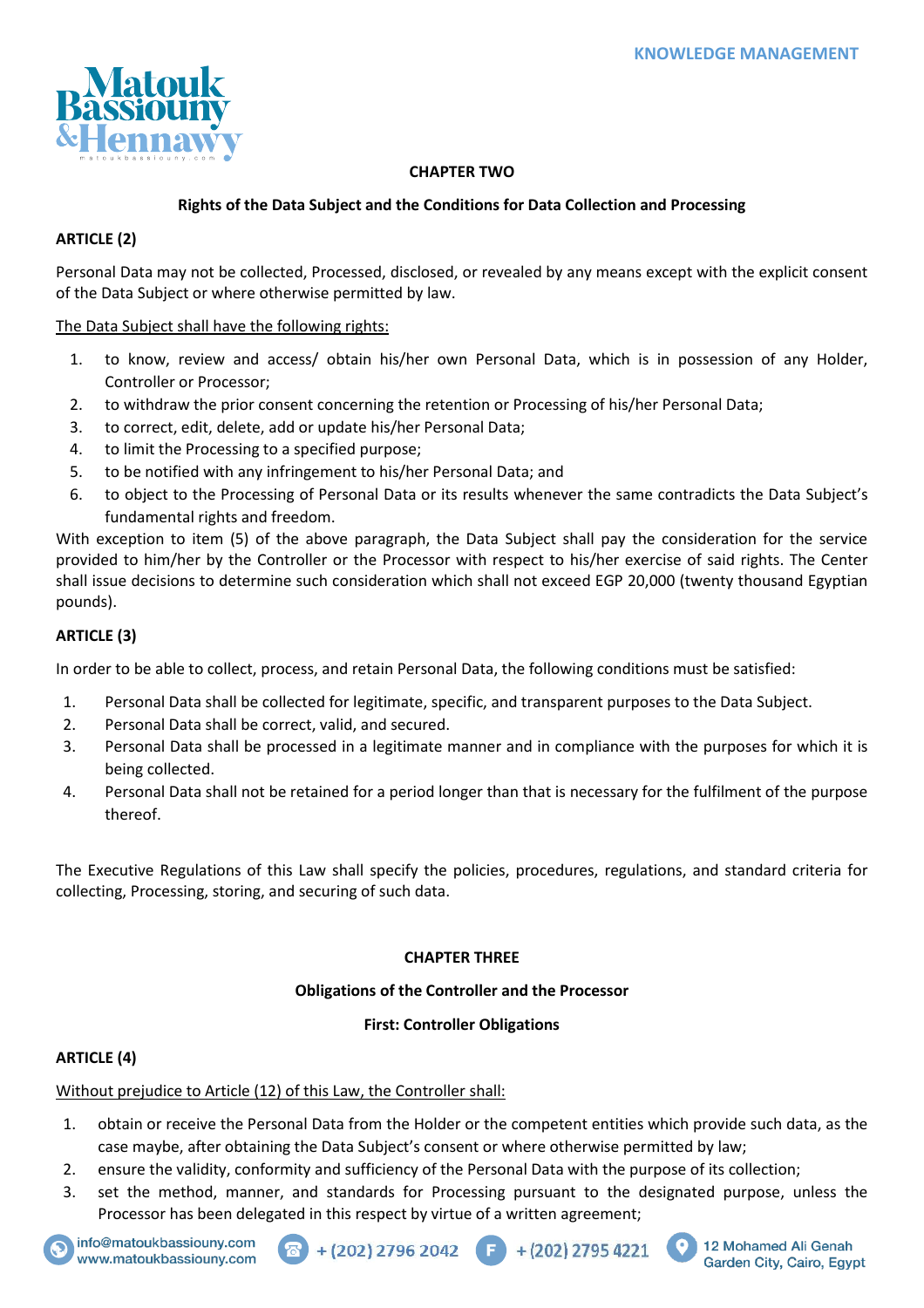12 Mohamed Ali Genah

Garden City, Cairo, Egypt



- 4. ensure the applicability of the specified purpose for the collection of the Personal Data for Processing objectives;
- 5. undertake or refrain from undertaking an action which would result in Disclosing Personal Data except in the cases permitted by law;
- 6. adopt all technical and regulatory procedures and applying the necessary standard criteria for protecting the Personal Data and ensuring its confidentiality, and preventing any hack, damage, alteration or manipulation through any illegitimate procedure;
- 7. delete any Personal Data at the Controller's possession upon the satisfaction of the designated purpose. However, in case of retention of such data for any legitimate reason after the satisfaction of its purpose, the data shall be retained in a form that does not allow the identification of the Data Subject;
- 8. correct any error in the Personal Data immediately upon being notified or aware of such error;
- 9. maintain record of Personal Data, provided that it shall include the description of the categories of Personal Data in its possession and determining persons to whom such data shall be disclosed or made available along with the basis, duration, restrictions, and scope thereof as well as the mechanisms of deleting or modifying the Personal Data, or any other relevant data related to the Cross-Border Personal Data Transfer. The record shall also include description of the technical and regulatory procedures for Data Security;
- 10. obtain a License or Permit from the Center to handle Personal Data;
- 11. Controller outside of the Arab Republic of Egypt is required to appoint a representative in the Arab Republic of Egypt in accordance with the Executive Regulations; and
- 12. provide the necessary means to prove its abidance with the provisions of this Law and enable the Center to conduct inspections and supervision to ensure the same.

In case there are several Controllers, each Controller shall abide by all the obligations stipulated in this Law, and the Data Subject may exercise his/her rights towards each Controller separately.

The executive regulations shall specify the policies, procedures, regulations, and technical criteria for such obligations.

## **Second: Processor Obligations**

## **ARTICLE (5)**

Without prejudice to Article (12) of this Law, the Processor of Personal Data shall:

- 1. conduct and implement Processing pursuant to this Law and its Executive Regulation, in accordance with the legitimate and legal cases, and based on the written instructions which are received from the Center, the Controller or from any relevant person as the case may be, and in particular, with respect to the scope, subject and nature of Processing, and the type of Personal Data and its conformity and sufficiency with the designated purpose;
- 2. ensure the legitimacy of the purpose of Processing and the practice thereof and the non-violation to public order or morals;
- 3. not exceed the purpose and period of Processing, and notify the Controller, the Data Subject or each relevant person, as the case may be, with the period necessary for Processing;
- 4. delete the Personal Data following the lapse of the Processing's period or deliver the same to the Controller;
- 5. undertake or refrain from undertaking an action, which would result in Disclosing the Personal Data or availability of Processing results except in the cases permitted by law ;
- 6. not undertake any Processing of Personal Data that contradicts the purpose or the activity of the Controller unless such Processing is for a statistical or educational purpose which shall be not-for-profit and without prejudice to the inviolability of private life;
- 7. protect and secure the Processing activity and the mediums and the electronic devices used in Processing, as well as the Personal Data thereon;

 $+(202)$  2796 2042  $\qquad \qquad$   $+$   $(202)$  2795 4221



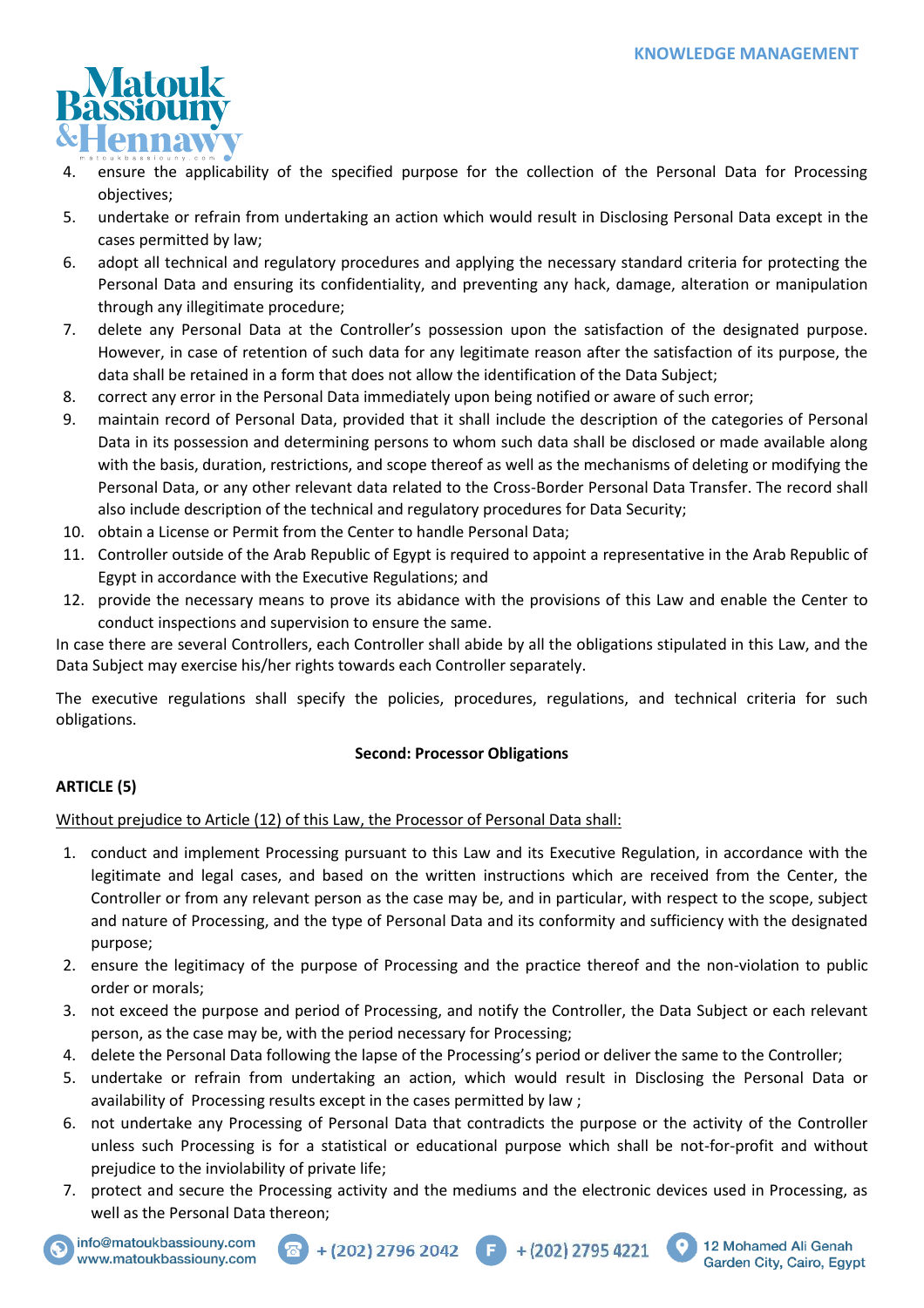

- 8. avoid any direct or indirect harm to the Data Subject;
- 9. prepare a record for the Processing activities, provided that it includes the Processing categories undertaken on behalf of any Controller, its contact details, its Data Protection Officer, the period, restrictions, and scope of Processing, the mechanisms for deleting or modifying the Personal Data, and a description of the technical and organizational procedures related to the Data Security and the Processing activities;
- 10. provide the means to prove its abidance with the provisions of this Law, upon the request of the Controller, and enable the Center to conduct inspections and supervision to ensure its compliance with the same;
- 11. obtain a License or a Permit from the Center in order to handle Personal Data; and
- 12. Processors outside of the Arab Republic of Egypt are required to appoint a representative in the Arab Republic of Egypt in accordance with the Executive Regulations.

In case there are several Processors, each Processor shall abide by all the obligations stipulated under this Law unless there is an agreement setting out the obligations and liabilities of each Processor clearly.

The Executive Regulations shall specify the policies, procedures, regulations, conditions, instructions and standard criteria for such obligations.

## **Third: Processing Conditions**

## **ARTICLE (6)**

Electronic Processing shall be considered legitimate and legal in case it satisfies one of the following conditions:

- 1. it is carried out upon the Data Subject's consent for the achievement of certain purpose(s);
- 2. It is necessary and intrinsic for the performance of a contractual obligation or legal action, the execution of an agreement for the benefit of the Data Subject, or the undertaking of any procedure with respect to claiming or defending the Data Subject's legal rights;
- 3. It is necessary for performing a legal obligation or an order issued by the competent investigation authorities or it is based upon a judicial ruling; or
- 4. It is necessary for enabling the Controller to perform its obligations or any relevant person to practice its legitimate rights unless the same contradicts the Data Subject's fundamental rights and freedom.

### **Fourth: Obligation to Notify and Inform**

## **ARTICLE (7)**

Each of the Controller and the Processor, as the case may be, shall notify the Center with any Personal Data Infringement, within seventy-two (72) hours of such infringement. In the event that such infringement relates to national security protection concerns, the notification shall be immediate. In all events, the Center shall immediately notify the National Security Authorities with the infringement and provide them, within seventy-two (72) hours from being aware of the Infringement, with the following:

- 1. description of the nature of the infringement, the form and the reasons thereof as well as the approximate number of Personal Data and their records;
- 2. the information of the Data Protection Officer;
- 3. the potential consequences of the infringement;
- 4. description of the procedures which have been followed and the proposed procedures to be adopted in order to minimize the negative impacts of the infringement;
- 5. evidence of documenting any Personal Data Infringement and the corrective actions which have been taken to solve the same; and

 $+(202)$  2796 2042  $\qquad \qquad \qquad + (202)$  2795 4221





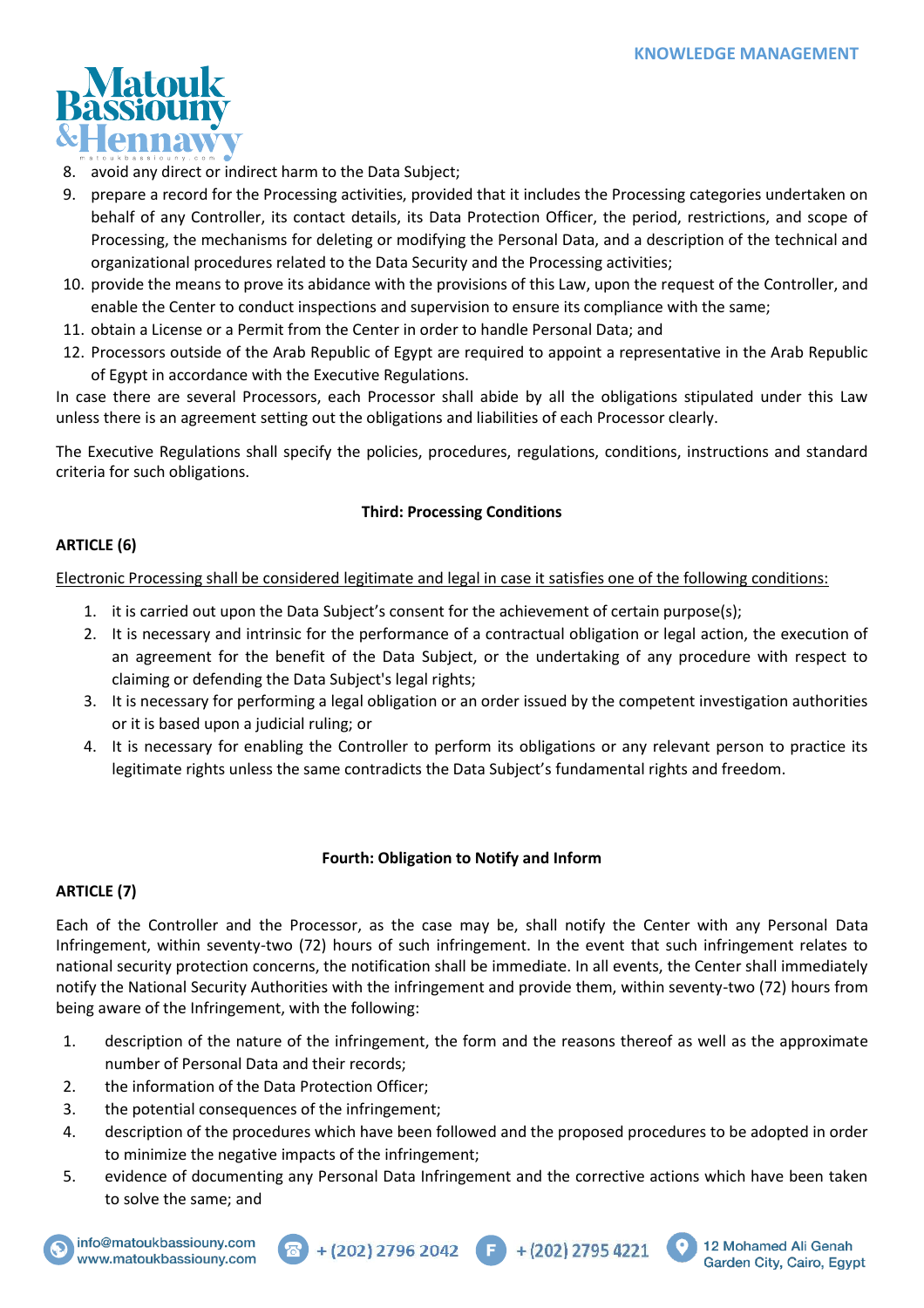

6. any documents, information or data requested by the Center.

In all events, Controller and Processor, as the case may be, shall notify the Data Subject within three (3) days from the date of notifying the Center, with the infringement and the adopted procedures related thereto.

The Executive Regulations of this Law shall determine the procedures relating to the obligation to notify and inform.

### **CHAPTER FOUR**

### **Data Protection Officer**

## **First: Data Protection Officer Appointment**

### **ARTICLE (8)**

The Center shall set a register for the information of Data Protection Officers. The Executive Regulations shall determine the conditions, procedures and mechanisms of registration.

The legal representative of the juristic person, with respect to any Controller or Processor, shall appoint a competent employee to be responsible for the protection of Personal Data, inside its legal entity and among its personnel structure. Said employee shall be registered in the register designated for the Data Protection Officers at the Center and such appointment shall be announced. ("**Data Protection Officer**")

Controller or Processor who is natural person, shall be the one in-charge of the application of the provisions of this Law.

## **Second: Data Protection Officer Obligations**

## **ARTICLE (9)**

The Data Protection Officer shall be responsible for the application of the provisions of this Law, its Executive Regulations, and the decisions of the Center, as well as supervising and monitoring the applicable procedures within its relevant entity and receiving requests related to Personal Data, according to the provisions of this Law.

The Data Protection Officer shall, in particular, undertake the following:

- 1. Perform a regular evaluation and inspection of the Personal Data protection systems and avoid infringement thereto and document the results of such evaluation and issue the recommendations necessary for its protection.
- 2. Act as a point of contact person with the Center and implement its decisions, with respect to the application of the provisions of this Law.
- 3. Enable the Data Subject to practice the rights stipulated under this Law.
- 4. Notify the Center with the existence of any Personal Data Infringement.
- 5. Reply to the requests submitted by the Data Subject or any relevant person and reply to the complaints filed by them to the Center.
- 6. Follow-up the registration and updating of the Personal Data's record which is maintained by the Controller, or the Processing activities' record which is maintained by the Processor, to guarantee the accuracy of the data and information recorded therein.
- 7. Eliminate any violations related to Personal Data within its entity and take the corrective actions related thereto.
- 8. Organize the necessary training programs for the employees within its entity to qualify them in accordance with the requirements of this Law.

The Executive Regulations of this Law shall specify the obligations, procedures, and other tasks that the Data Protection Officer shall perform.







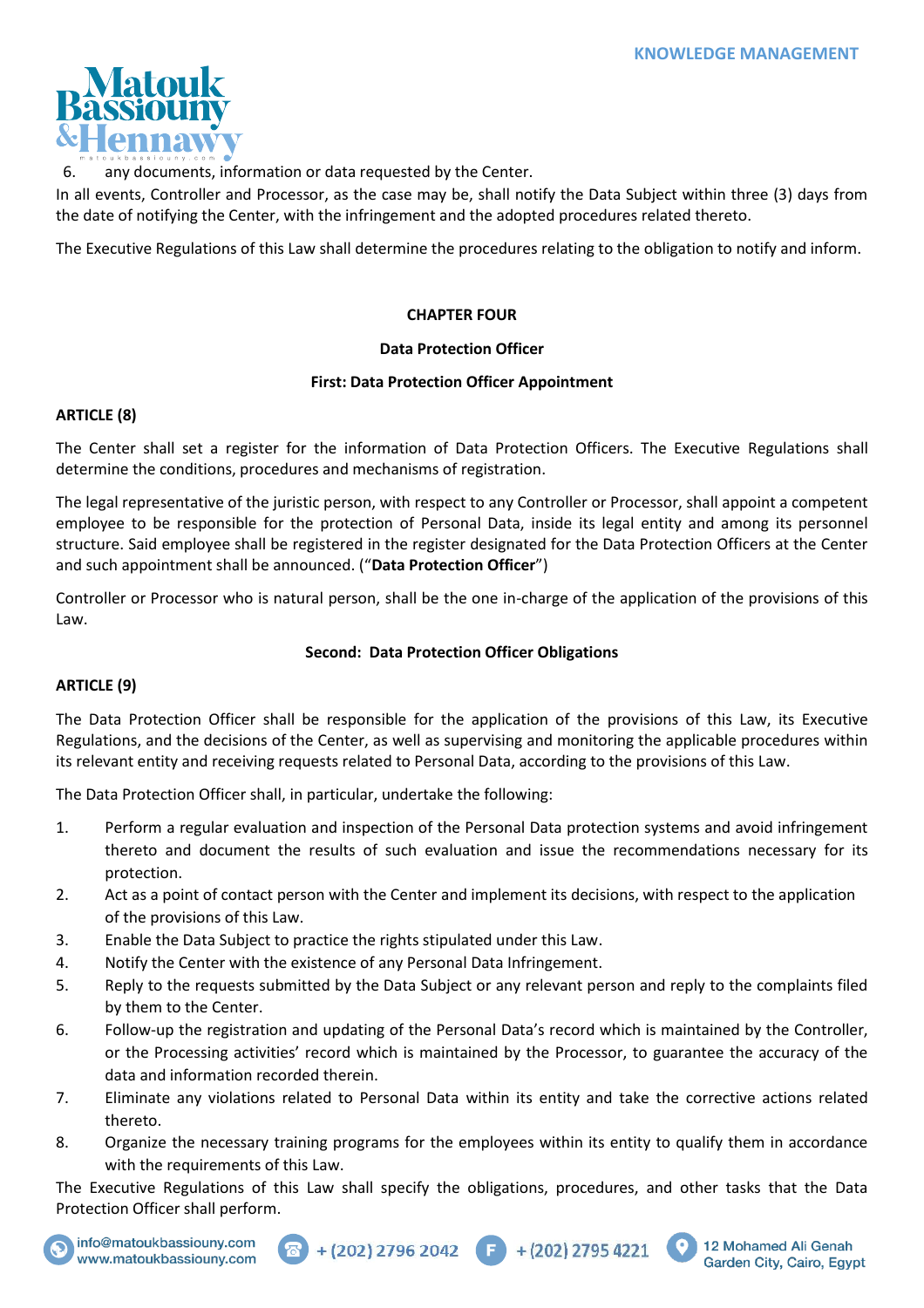

## **CHAPTER FIVE**

## **Procedures of Disclosing of Personal Data**

## **ARTICLE (10)**

Controller, Processor or Holder shall, whenever it is requested to disclose Personal Data, comply with the following procedures:

- 1. The request shall be written and submitted by the relevant person or according to a legal deed;
- 2. Controller, Processor or Holder shall ensure the fulfillment of required documents to grant the access to the Personal Data and retain such documents;
- 3. The decision regarding the disclosure and its supporting documents shall be made within six (6) working days as of the date of its submission. In case the request is rejected, the decision shall include the rejection's justification. The lapse of the mentioned period without any decision shall be considered a rejection.

## **ARTICLE (11)**

Digital evidence derived from Personal Data pursuant to the provisions of this Law, shall have the same determinative effect of the evidence derived from written data and information, provided that it fulfils the criteria and technical conditions outlined in the Executive Regulations.

### **CHAPTER SIX**

### **Sensitive Personal Data**

## **ARTICLE (12)**

The Controllers and Processors, whether a natural or juristic person, are prohibited from collecting, transferring, storing, saving, Processing or disclosing Sensitive Personal Data except by virtue of a license issued from the Center.

With exception to the cases authorized by law, Controller or Processor must obtain the explicit written consent of the Data Subject.

In case of undertaking any of the above activities in relation to children data, the legal guardian's consent shall be obtained.

The participation of a child in a game, competition or any other activity shall not be conditional on the submission of the child's Personal Data more than what is necessary for participation therein.

The foregoing shall be applied in accordance with the criteria and regulations set out in the Executive Regulation.

## **ARTICLE (13)**

In addition to the obligations mentioned in Article (9) of this Law, the Data Protection Officer of the Controller or the Processor shall follow and implement the security policies and procedures necessary for avoiding any breach or infringement of Sensitive Personal Data.

### **CHAPTER SEVEN**

### **Cross-Border Personal Data Transfer**

## **ARTICLE (14)**

Transfer of Personal Data which is collected or prepared for Processing, to a foreign country, or its storage or sharing may only be undertaken if the level of data protection or security in the foreign country meets (or exceeds) the requirements stipulated under this Law, and subject to obtaining a relevant License or Permit from the Center.

(F)









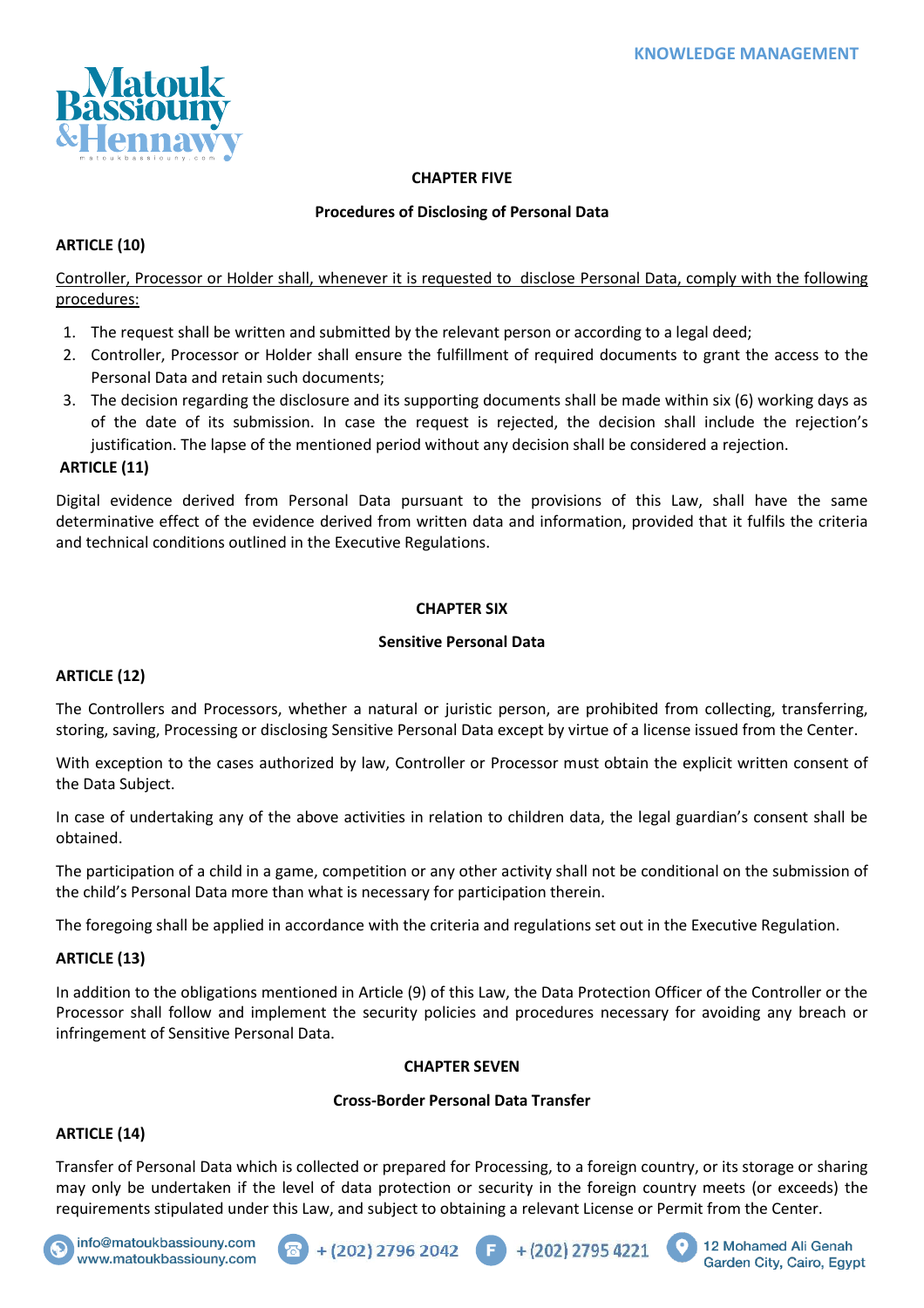

The Executive Regulations of this Law shall set out the policies, criteria, regulations and rules necessary for transferring, storing, sharing, Processing or disclosing Personal Data across borders and the protection thereof.

## **ARTICLE (15)**

Notwithstanding Article (14) of this Law, if the explicit consent of the Data Subject or his representative is obtained, transferring, sharing, circulating or Processing Personal Data may take place without the required minimum protection level stipulated in the previous article, in the following cases:

- 1. To preserve the life of the Data Subject and provide him/her with medical care or treatment or the management of health services.
- 2. To perform obligations in order to ensure that a right is proven, exercised or defended before the judiciary.
- 3. To conclude an agreement or execute an agreement already concluded or, to be concluded, between the Processor and third party, for the benefit of the Data Subject.
- 4. To perform a procedure relating to international judicial cooperation.
- 5. There is legal necessity or obligation to protect the public interest.
- 6. To transfer money to another country pursuant to the laws in force of that country.
- 7. If the transfer or circulation is pursuant to a bilateral or multilateral international agreement to which Egypt is a party.

## **ARTICLE (16)**

Controller or Processor, as the case may be, may disclose Personal Data to another Controller or Processor outside the Arab Republic of Egypt by virtue of a License from the Center provided that the following conditions are met:

- 1. if there is conformity between the nature of work of each of the Controllers or Processors, or unity of the purpose for which they obtain the Personal Data;
- 2. if each of the Controllers, the Processors, or the Data Subject, have a legitimate interest in the Personal Data; and
- 3. the level of legal and technical protection of the Personal Data provided by the Controller or the Processor abroad shall not be less than the level of protection provided in the Arab Republic of Egypt.

The Executive Regulations of this Law shall determine the necessary conditions, procedures, precautions, criteria, and rules in this regard.

## **CHAPTER EIGHT**

## **Direct Electronic Marketing**

## **ARTICLE (17)**

Any electronic communication for the purpose of direct marketing to the Data Subject shall be prohibited unless the following conditions are met:

- 1. obtaining the consent of the Data Subject;
- 2. the communication shall include the identity of the sender;
- 3. the sender shall have a valid and complete address to be reached;
- 4. a clear indication that the purpose of communication is for direct marketing; and
- 5. setting clear and uncomplicated mechanisms to allow the Data Subject to opt-out or withdraw his/her consent in relation thereto.

## **Article (18)**

The sender of any electronic communication for the purpose of direct marketing shall:





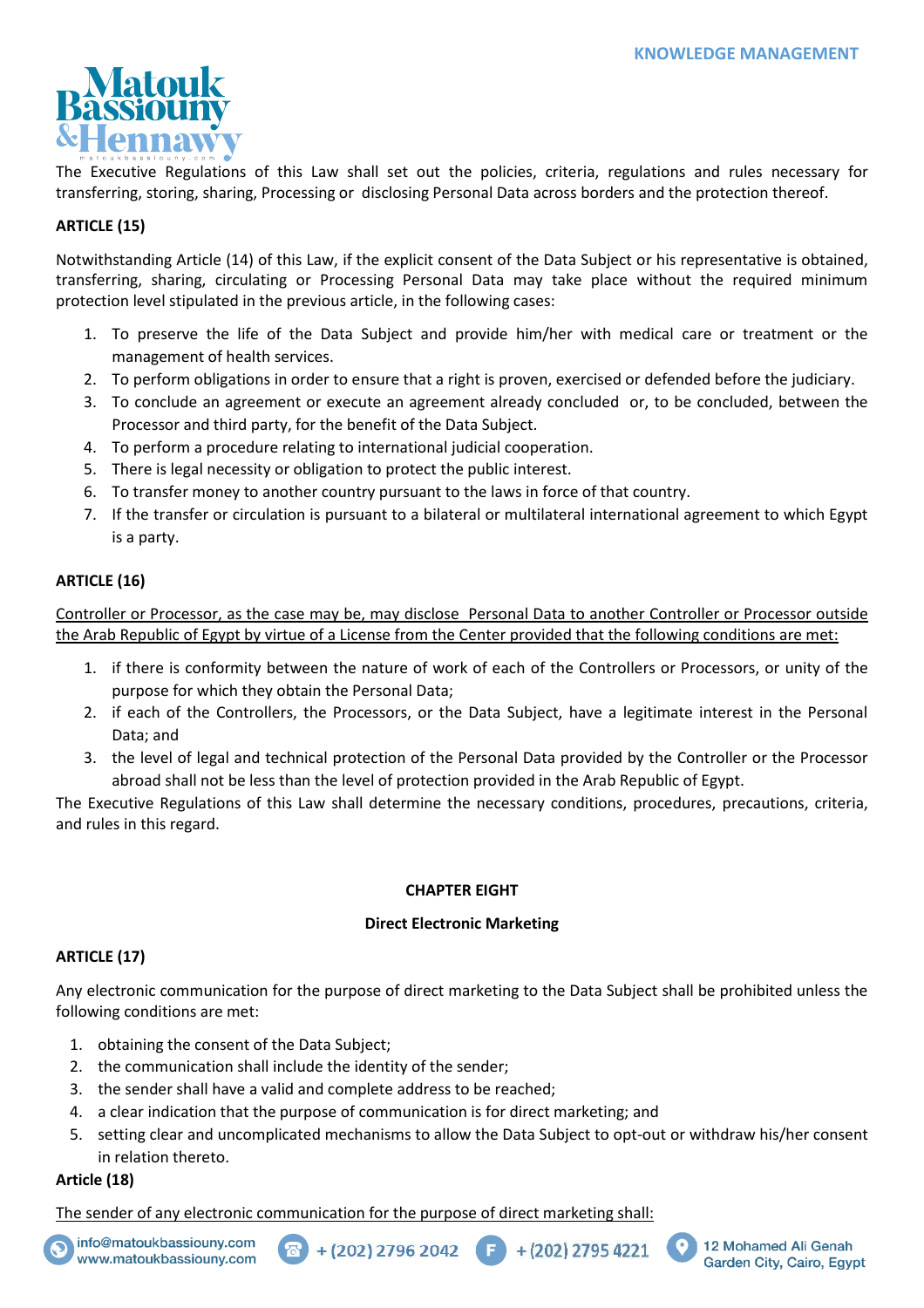

- 1. specify a defined marketing purpose;
- 2. not disclose the contact details of the Data Subject; and
- 3. maintain electronic records evidencing the consent of the Data Subject to receive Electronic Marketing communication and any amendments thereof, or his/her non-objection to its continuity for a duration of three (3) years from the date the last communication.

The Executive Regulations shall set forth the necessary rules, conditions, and regulations related to direct Electronic Marketing.

## **CHAPTER NINE**

## **Personal Data Protection Center**

## **ARTICLE (19)**

A public economic authority shall be established under the name of "Personal Data Protection Center" and will be affiliated to the Competent Minister and shall have a juristic personality. Its headquarters shall be located in Cairo or in one of its adjacent governorates. The Center is tasked with the overall mandate of protecting Personal Data and regulating Processing and availability. It shall practice all the competences stipulated under this Law for the purpose of achieving its objectives. Particularly, the Center is responsible for:

- − setting and developing the policies, strategic plans, and programs necessary for protecting Personal Data and the execution thereof;
- − unifying the policies and plans for protecting and Processing Personal Data within the Arab Republic of Egypt;
- − setting and applying the decisions, regulations, precautions, procedures, and criteria related to the protection of Personal Data;
- − setting a guidance framework for the codes of conduct related to the protection of Personal Data and approving the codes of conduct of different entities;
- − organizing and cooperating with all the entities, governmental and non-governmental bodies in guaranteeing Personal Data protection measures and connecting with all related initiatives;
- supporting the development of the competence of the personnel working in all governmental and nongovernmental entities who are competent with the protection of Personal Data;
- − issuing licenses, permits, certifications and various measures related to the protection of Personal Data and application of the provisions of this Law;
- − Issuing the Certification to entities or individuals and granting them the required permits to provide consultation in relation to Personal Data's protection measures;
- receiving complaints and communications related to the provisions of this Law and issuing the necessary decisions in this regard;
- − advising on draft laws and international agreements which are related to, regulating, or affecting the Personal Data directly or indirectly;
- − controlling and inspecting the addressees of the provisions of this Law and taking the necessary legal procedures;
- − verifying the conditions of Cross-Border Personal Data Transfer and issuing the decisions regulating the same;
- − organizing conferences, workshops, training and educational courses and issuing publications in order to raise awareness and to educate individuals and entities on their rights in relation to the Personal Data;
- − providing all types of expertise and consultations related to the protection of Personal Data, in particular to the investigation and judicial authorities;







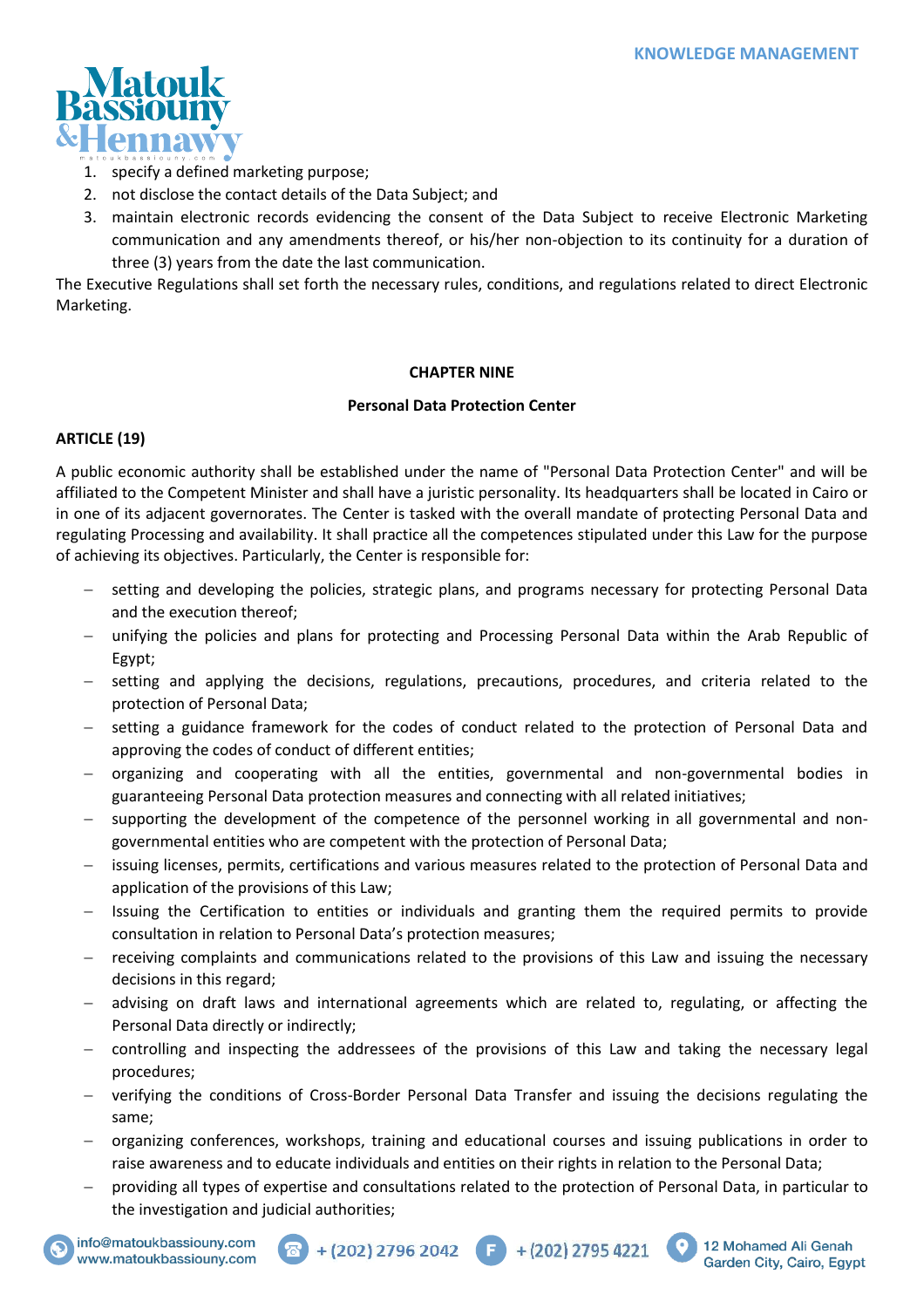

- entering into agreements and memoranda of understanding, coordinating, cooperating, and exchanging knowledge, with international entities which are relevant to the Center's work, in accordance with the rules and regulations set forth in this regard;
- issuing special patrols to update the Personal Data protection measures, in accordance with the activities of different sectors and with the Center's recommendations; and
- − preparing and issuing an annual report on the status of Personal Data protection in the Arab Republic of Egypt.

## **ARTICLE (20)**

The Center shall have a board of directors (the "Board") chaired by the Competent Minister and comprise the membership of each of the following:

- 1. A representative of the Ministry of Defense appointed by the Minister of Defense;
- 2. A representative of the Ministry of Interior appointed by the Minister of the Interior;
- 3. A representative of the General Intelligence Service appointed by the Head of the Agency;
- 4. A representative of the Administrative Control Authority appointed by the Chairman of the Authority;
- 5. A representative of the Information Technology Industry Development Agency (ITIDA) appointed by the Chairman of the Board of Directors of the Agency;
- 6. A representative of the National Telecommunications Regulatory Authority (NTRA) appointed by the Chairman of the Authority;
- 7. The Center's Chief Executive Officer; and
- 8. Three (3) experts appointed by the Competent Minister.

The Board's membership tenure shall be three (3) years and renewable. A decree shall be issued by the Prime Minister regarding the formation of the Board and determination of the financial remunerations of the members.

The Board may form amongst its members, one or more committees assigned to them on a temporary basis some tasks. The Board may delegate the Chairman of the Board or the Chief Executive Officer of the Center in some of its competencies.

## **ARTICLE (21)**

The Board of the Center is the dominant authority over its affairs and practice of its competencies. It may take whatever decisions it deems necessary in pursuance of the purposes of the Center, the Law and its Executive Regulations. In particular, the Board may:

- adopt the necessary policies, strategic plans, and programs for the protection of Personal Data;
- approve the regulations, controls, measures, and standards for the protection of Personal Data;
- approve international cooperation and knowledge exchange plans with international entities and organizations;
- approve the organizational structure, the financial, administrative and human resources regulations, and the annual budget of the Center;
- approve the establishment of offices or branches of the Center all over the Arab Republic of Egypt; and
- accept grants, funds, and donations necessary to achieve its purposes after obtaining the approvals required by law.

## **ARTICLE (22)**

The Board of the Center shall meet, upon the invitation of its Chairman, at least once every month, and whenever necessary. The meeting shall be valid in case the majority of board members are attending. Resolutions shall be approved by majority of two-thirds of the attending members. The Chairman may invite any person to attend the meeting without any voting rights.







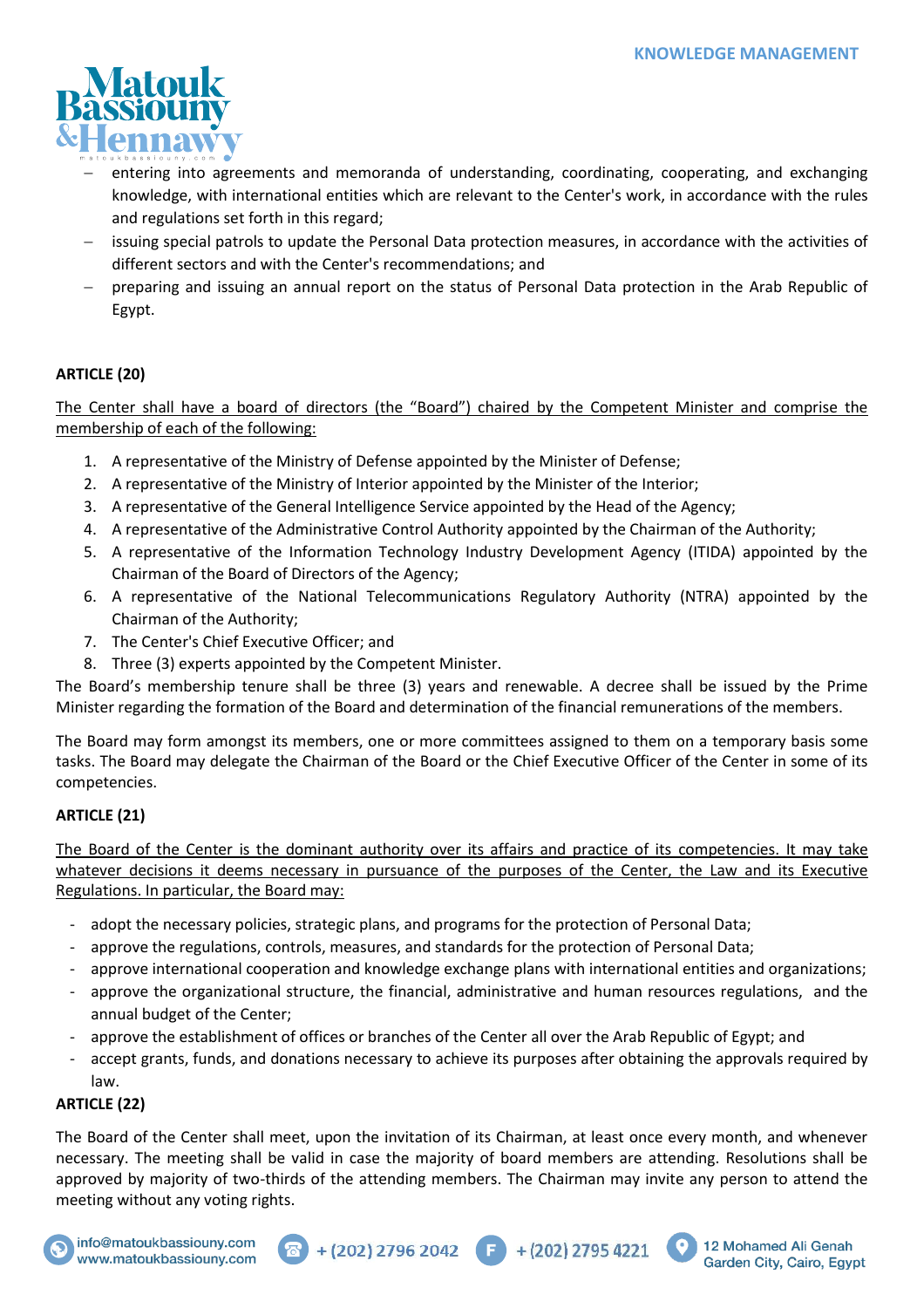

## **ARTICLE (23)**

The Center shall have Chief Executive Officer (CEO) whose appointment and financial remuneration shall be determined by a decree from the Prime Minister, upon the proposal of the Competent Minister, for a term of four (4) years, renewable for a similar term.

The CEO shall be responsible before the Board for the technical, administrative, and financial works of the Center, and shall represent the Center in its dealings with third parties and before the judiciary. The CEO shall particularly :

- 1. supervise the implementation of the Board resolutions;
- 2. manage and supervise the work of the Center, and its affairs;
- 3. submit periodic reports to the Board on the activity and work progress of the Center, the achievements in accordance with the set objectives, plans, and programs, and the performance obstacles may be encountered and the proposed solutions to avoid them;
- 4. exercise other competencies determined by the Center's regulations; and
- 5. take all necessary actions to enforce all the functions and competences of the Center mentioned in Article (21) of this Law.

The CEO shall be assisted by a sufficient number of experts, technicians, and administrative assistants in accordance with the organizational structure of the Center.

## **ARTICLE (24)**

The Board members and employees of the Center are prohibited from disclosing any documents or data relating to cases monitored or examined by the Center, or which are submitted or circulated during the examination or issuance of decisions thereto. This obligation shall remain in force after the termination of the relationship with the Center.

In all cases, the information, documents, and data referred to in this article shall only be disclosed to the investigating authorities and judicial authorities.

## **ARTICLE (25)**

The Center may, in coordination with the competent authorities, cooperate with its counterparts in foreign countries, within the framework of international, regional and bilateral cooperation agreements, ratified cooperation protocols, or in the application of the principle of reciprocity, in order to protect Personal Data and verify the extent of compliance with the law by Controllers and Processors outside Egypt. The Center shall exchange data and information in a manner that shall ensure the protection and non-infringement of Personal Data, as well as assisting in the investigation of violations and relevant crimes and tracking the perpetrators.

## **CHAPTER TEN**

### **Licenses, Permits, and Certifications**

### **First: Types of Licenses, Permits, and Certifications**

## **ARTICLE (26)**

The Center shall issue Licenses, Permits, or Certifications, as follows:

1. The Center shall classify and determine the types of Licenses, Permits, and Certifications, and establish conditions for granting each type thereof, in accordance with the provisions of the Executive Regulations.









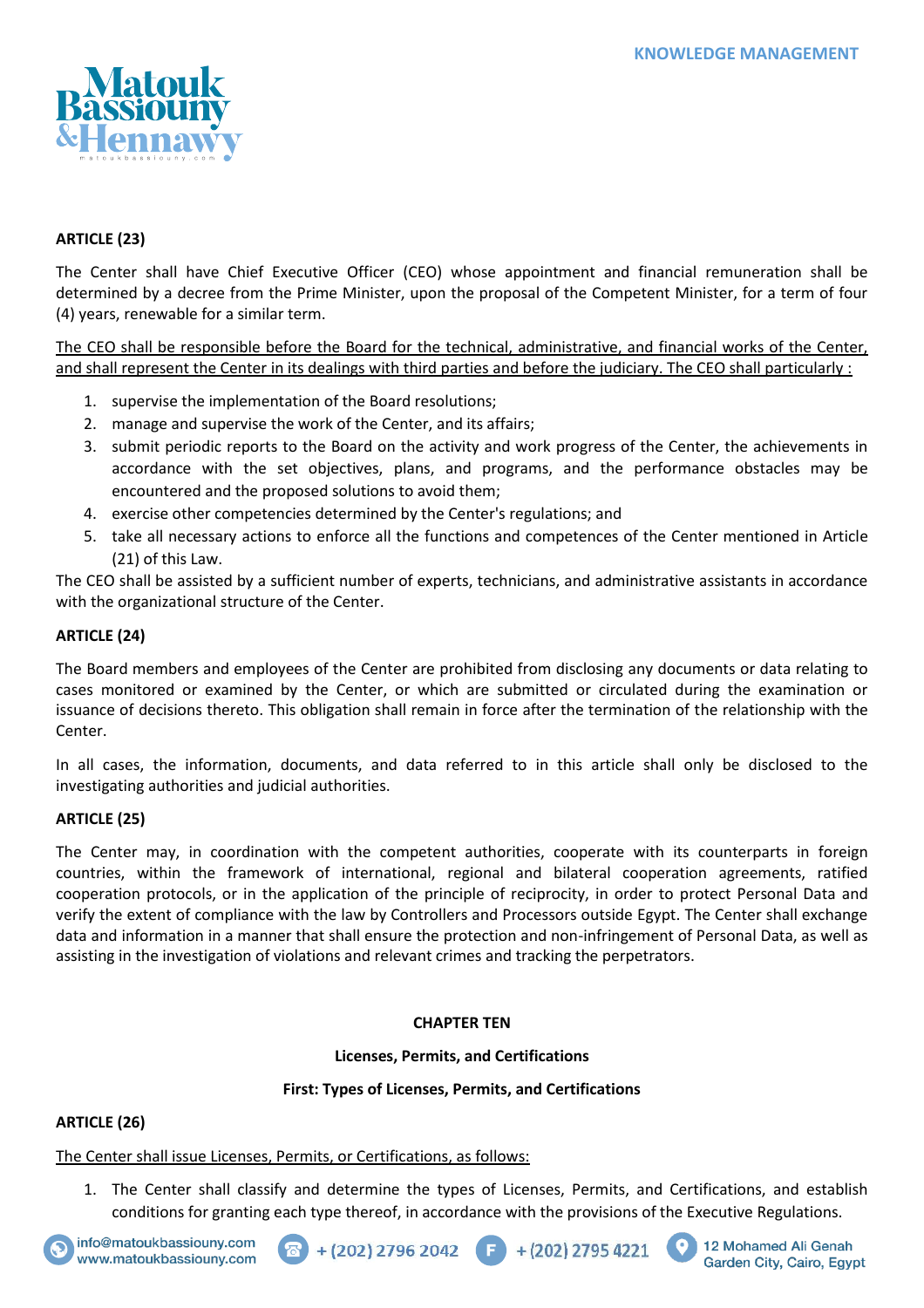

- 2. Issue the License or Permit for Controller or Processor to perform data storing, handling, and Processing activities in accordance with this Law.
- 3. Issue Licenses or Permits for direct Electronic Marketing.
- 4. Issue Licenses or Permits for Processing of Personal Data undertaken by associations, unions, or clubs for the members of these entities and in the framework of their activities.
- 5. Issue Licenses or Permits for means of visual surveillance in public places.
- 6. Issue Licenses or Permits for the control and Processing of Sensitive Personal Data.
- 7. Issue Permits and Certifications for individuals and entities to allow them to provide consultancy services on procedures for the protection of Personal Data and compliance procedures.
- 8. Issue Licenses and Permits for the Cross-Border Personal Data Transfer.

The Executive Regulations shall set out the types, categories, procedures, and conditions of issuance of the Licenses, Permits, Certifications, and the forms used in relation thereto. Licensing fee shall not exceed EGP 2,000,000 (two million Egyptian pounds) while Permits or Certifications shall not exceed EGP 500,000 (five hundred thousand Egyptian pounds).

## **Second: Procedures of Issuance of Licenses, Permits and Certifications**

## **ARTICLE (27)**

Applications for Licenses, Permits, and Certifications shall be submitted on the forms produced by the Center attaching all supporting documents and information requested to be submitted, along with proof of the applicant's financial ability and its ability to implement the stipulated requirements and technical standards. Decisions on the applications shall be made within a period not exceeding ninety (90) days from the date of completing all documentation and information. The lapse of the mentioned period without any decision shall be deemed rejection of the application.

The Center may request further data, papers, or documents to take a decision in relation to the application. The Center also has the right to request the provision of additional guarantees for the protection of Personal Data in case of insufficiency of the protection mentioned in the submitted documents.

Controller or Processor may obtain more than one License or Permit according to the type of Personal Data.

## **Third: Amendments of the License and Permit Conditions**

## **ARTICLE (28)**

In accordance with public interest considerations, the Center may amend License or Permit conditions after its issuance in any of the following cases:

- 1. responding to relevant international, regional, or national laws;
- 2. upon the licensee's request;
- 3. merger of Controller or Processor with others inside or outside the Arab Republic of Egypt; or
- 4. amendment is necessary to achieve the objectives of this Law.

### **Fourth: Cancellation of Licenses, Permits, and Certifications**

Œ

### **ARTICLE (29)**

The Center may cancel License, Permit or Certification after its issuance in any of the following cases:

- 1. breach of the License, Permit or Certification;
- 2. non-payment of the License, Permit or Certification renewal fees;



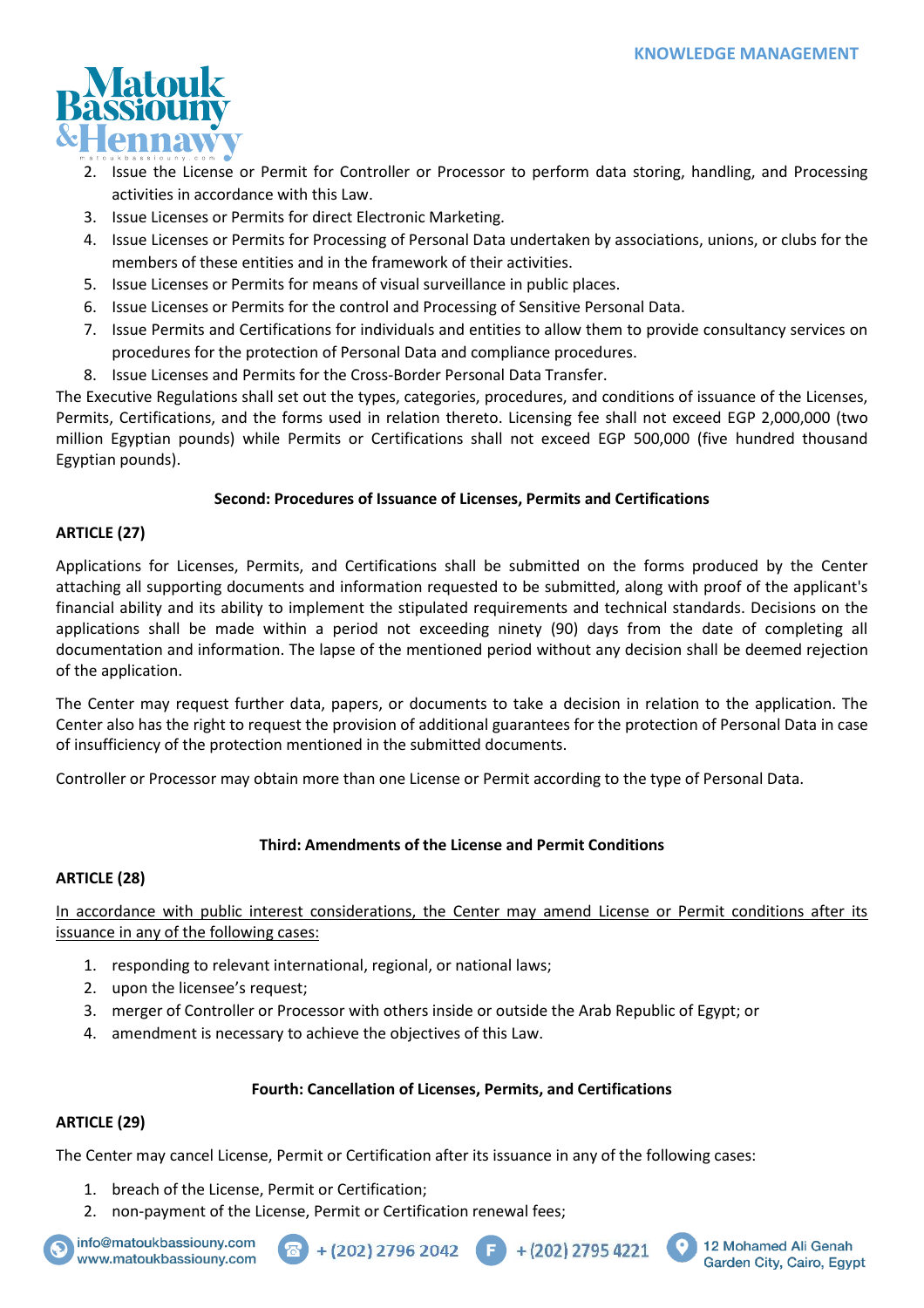

- 3. repeated non-compliance with the Center's decisions;
- 4. assigning the License, Permit or Certification to third party without the Center's approval; or
- 5. Controller or Processor rendered bankrupted by virtue of judicial ruling.

## **Fifth: Administrative Sanctions**

## **ARTICLE (30)**

Without prejudice to civil and criminal liability provisions under the law, the CEO of the Center shall notify the violator to stop the violation and remove its causes and effects within a specific period. If such period lapses without abiding by the content of the notification, the Board of the Center has the right to issue a reasoned decision with the following:

- 1. A warning of the partial or total suspension of License, Permit, or Certification for a specific period.
- 2. Suspension of License, Permit, or Certification in part or in whole.
- 3. Cancellation or revocation of License, Permit or Certification in part or in whole.
- 4. Publishing a statement of the violations which have been proven in one or more widespread media means, the cost of which shall be borne by the violator.
- 5. Subjecting Controller or Processor, as the case may be, to the Center's technical supervision to ensure the protection of Personal Data at its own cost.

## **CHAPTER 11**

### **Budget and Financial Resources of the Center**

## **ARTICLE (31)**

The Center has a special budget that is prepared based on the model of economic authorities in accordance with the rules determined by the Center's regulations and following the rules of the standardized accounting system, without being subject to governmental rules or systems. The Center's fiscal year commences and ends with the State's fiscal year. The Center has its own bank account at the Central Bank of Egypt in which its resources are deposited. The Center may open an account in any commercial bank upon the approval of the Minister of Finance. The Center's budget surplus shall be deferred from a fiscal year to another. Disbursement of the Center's resources shall be made in accordance with the financial regulations and in the areas determined by the Board. The Center's resources of funding consist of the following:

- 1. its allocated share of the budget of ITIDA;
- 2. its allocated share, which shall not be less than one-third, of the proceeds of fines imposed in the application of the provisions of this Law;
- 3. the fees of services provided by the Center;
- 4. the fees for issuing Licenses, Permits, and Certifications and the reconciliation amounts;
- 5. the Center's investment revenues; and
- 6. grants, donations, and gifts accepted by the Board.





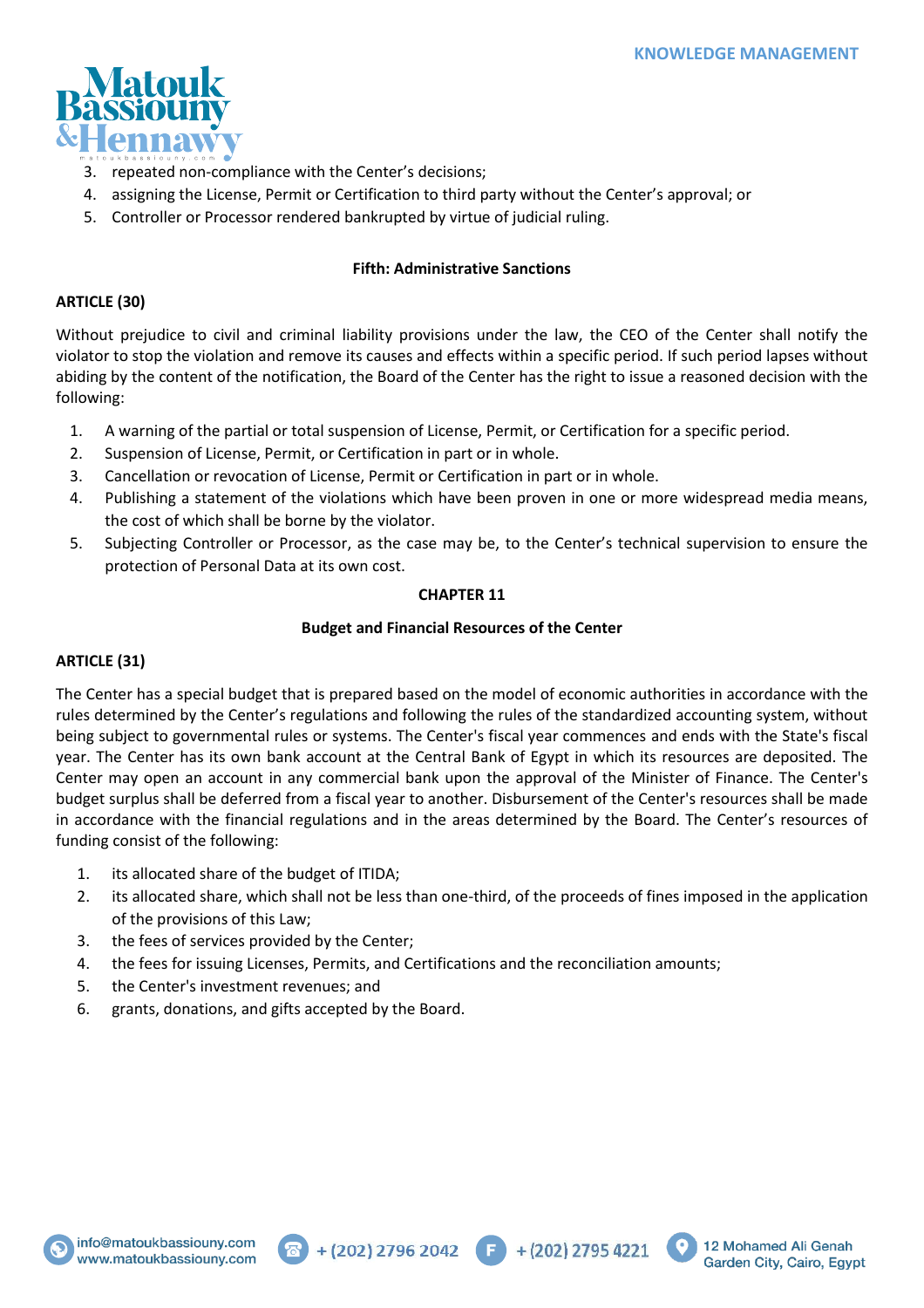

## **CHAPTER 12**

#### **Requests and Complaints**

### **First: Requests**

### **ARTICLE (32)**

The Data Subject and any relevant person may submit a request to any Holder, Controller or Processor to exercise his/her rights stipulated under this Law and Holder, Controller or Processor is committed to reply within six (6) working days from the date of submission.

### **Second: Complaints**

## **ARTICLE (33)**

Without prejudice to the right to initiate judicial proceedings, the Data Subject and any relevant person, has the right to submit a complaint in any of the following cases:

- 1. Infringement or breach of the right of Personal Data protection.
- 2. Failure to enable the Data Subject to exercise his/her rights.
- 3. The decisions issued by the Data Protection Officer of Processor or Controller in relation to the requests submitted to him/her.

The complaints shall be submitted to the Center who has the right to take the necessary investigative actions. The decision of the Center shall be issued within thirty (30) working days from the date of submission. The complainant and the respondent shall be notified with the decision.

The respondent shall execute the Center's decision within seven (7) working days from the notification date and notify the Center of such execution.

### **CHAPTER 13**

### **Judicial Control**

### **ARTICLE (34)**

The Center's employees, who are appointed by a decision of the Minister of Justice upon the proposal of the Competent Minister, shall have judicial control powers in relation to violations of this Law.

### **CHAPTER 14**

### **Crimes and Penalties**

### **ARTICLE (35)**

Without prejudice to any severer sanctions stipulated under any other law and without prejudice to the injured party's right to seek damages, the crimes set forth in the following Articles shall be penalized with the following penalties.

### **ARTICLE (36)**

Holders, Controllers and Processors who collect, process, disclose, make available, or circulate Personal Data that has been electronically processed in cases that have not been authorized by the law or without the consent of the data subject, shall be penalized with a fine not less than EGP 100,000 (One Hundred Thousand Egyptian Pounds) and not exceeding EGP 1,000,000 (One Million Egyptian Pounds).



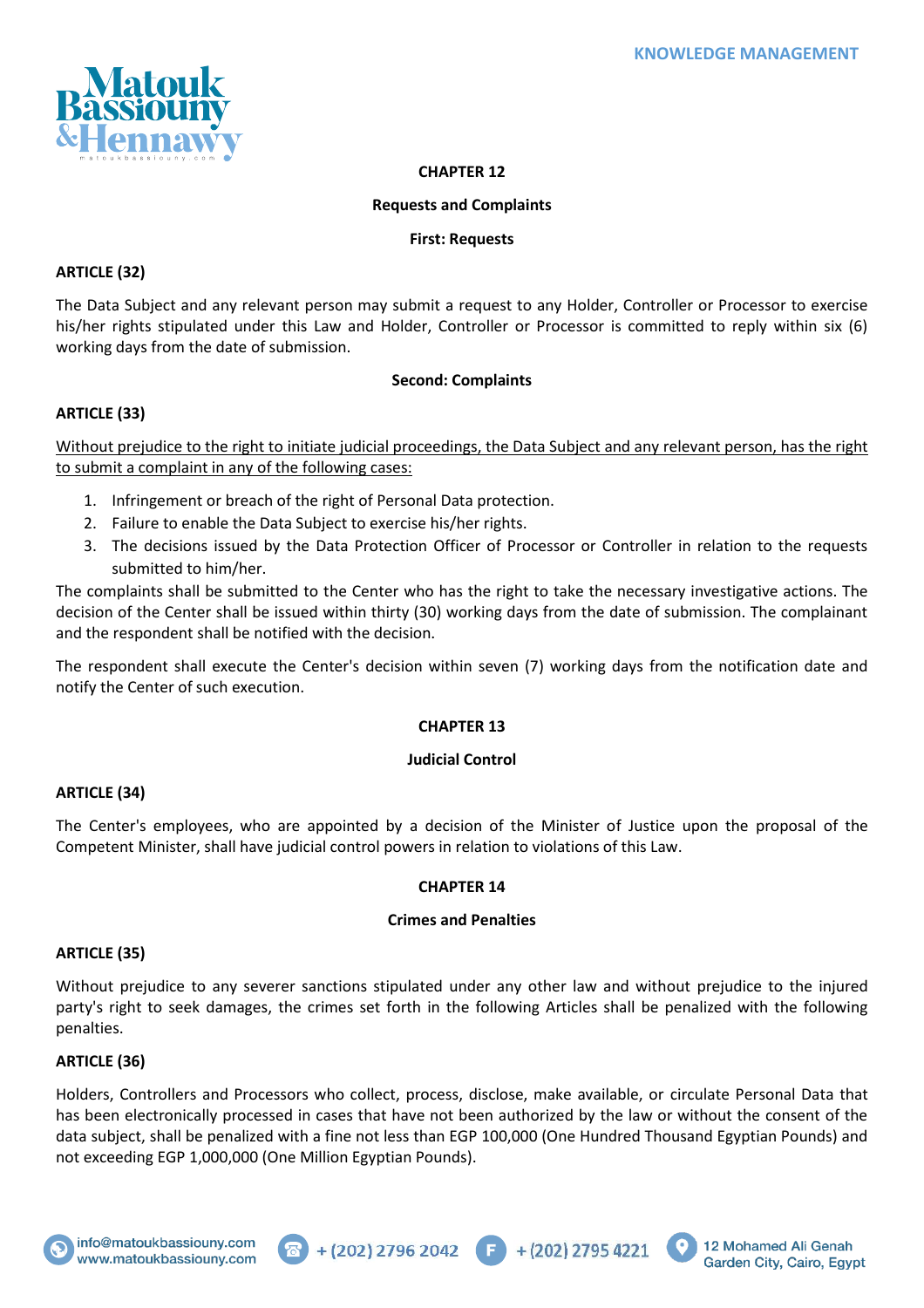

However, if this is committed in exchange for a material or moral benefit or to endanger or harm the Data Subject, the Penalty shall be imprisonment for a period not less than six (6) months, and/or a fine not less than EGP 200,000 (Two Hundred Thousand Egyptian Pounds) and not exceeding EGP 2,000,000 (Two Million Egyptian Pounds).

## **(ARTICLE 37)**

Holders, Controllers and Processors who refrained without legal justification, from enabling the Data Subject to exercise his/her rights, stipulated under Article (2) of this Law, shall be penalized with a fine not less than EGP 1,000,000 (One Hundred Thousand Egyptian Pounds) and not exceeding EGP 1,000,000 (One Million Egyptian Pounds). Further, whoever collect Personal Data without complying with provisions stipulated under Article (3) of this Law shall be penalized with a fine not less than EGP 200,000 (Two Hundred Thousand Egyptian Pounds) and not exceeding EGP 2,000,000 (Two Million Egyptian Pounds).

## **ARTICLE (38)**

Controllers and Processors who do not perform their obligations under Articles (4), (5) and, (7) of this Law shall be penalized with a fine not less than EGP 300,000 (Three Hundred Thousand Egyptian Pounds) and not exceeding EGP 3,000,000 (Three Million Egyptian Pounds).

## **ARTICLE (39)**

The legal representatives of juristic persons who do not fulfill their obligations under Article (8) of this Law shall be penalized with a fine not less than EGP 200,000 (Two Hundred Thousand Egyptian Pounds) and not exceeding EGP 2,000,000 (Two Million Egyptian Pounds).

## **ARTICLE (40)**

Data Protection Officers who fail to carry out their duties stipulated under Article (9) of this Law shall be penalized with a fine not less than EGP 200,000 (Two Hundred Thousand Egyptian Pounds) and not exceeding EGP 2,000,000 (Two Million Egyptian Pounds).

If a violation occurs due to negligence of the Data Protection Officer, the penalty shall be a fine not less than EGP 50,000 (Fifty Thousand Egyptian Pounds) and not exceeding EGP 500,000 (Five Hundred Thousand Egyptian Pounds).

### **ARTICLE (41)**

Holders, Controllers and Processors who collect, make available, circulate, Process, disclose, store, transfer or save Sensitive Personal Data without the consent of the Data Subject or in cases that have not been permitted by law, shall be sentenced to imprisonment for a period not less than three (3) months and/or a fine not less than EGP 500,000 (Five Hundred Thousand Egyptian Pounds) and not exceeding EGP 5,000,000 (Five Million Egyptian Pounds).

## **ARTICLE (42)**

Whoever violates the conditions of Cross-Border Personal Data Transfer stipulated under Articles (14), (15), and (16) shall be sentenced to imprisonment for a period not less than three (3) months and/or a fine not less than EGP 500,000 (Five Hundred Thousand Egyptian Pounds) and not exceeding EGP 5,000,000 (Five Million Egyptian Pounds).

### **ARTICLE (43)**

Whoever violates the Electronic Marketing provisions stipulated under Articles (17) and (18) of this Law shall be penalized by a fine not less than EGP 200,000 (Two Hundred Thousand Egyptian Pounds)and not exceeding EGP 2,000,000 (Two Million Egyptian Pounds).

## **ARTICLE (44)**

Members of the Board of the Center and its employees who violate the obligations stipulated under Article (24) of this Law shall be penalized by a fine not less than EGP 300,000 (Three Hundred Thousand Egyptian pounds) and not exceeding 3,000,000 (Three Million Egyptian Pounds).